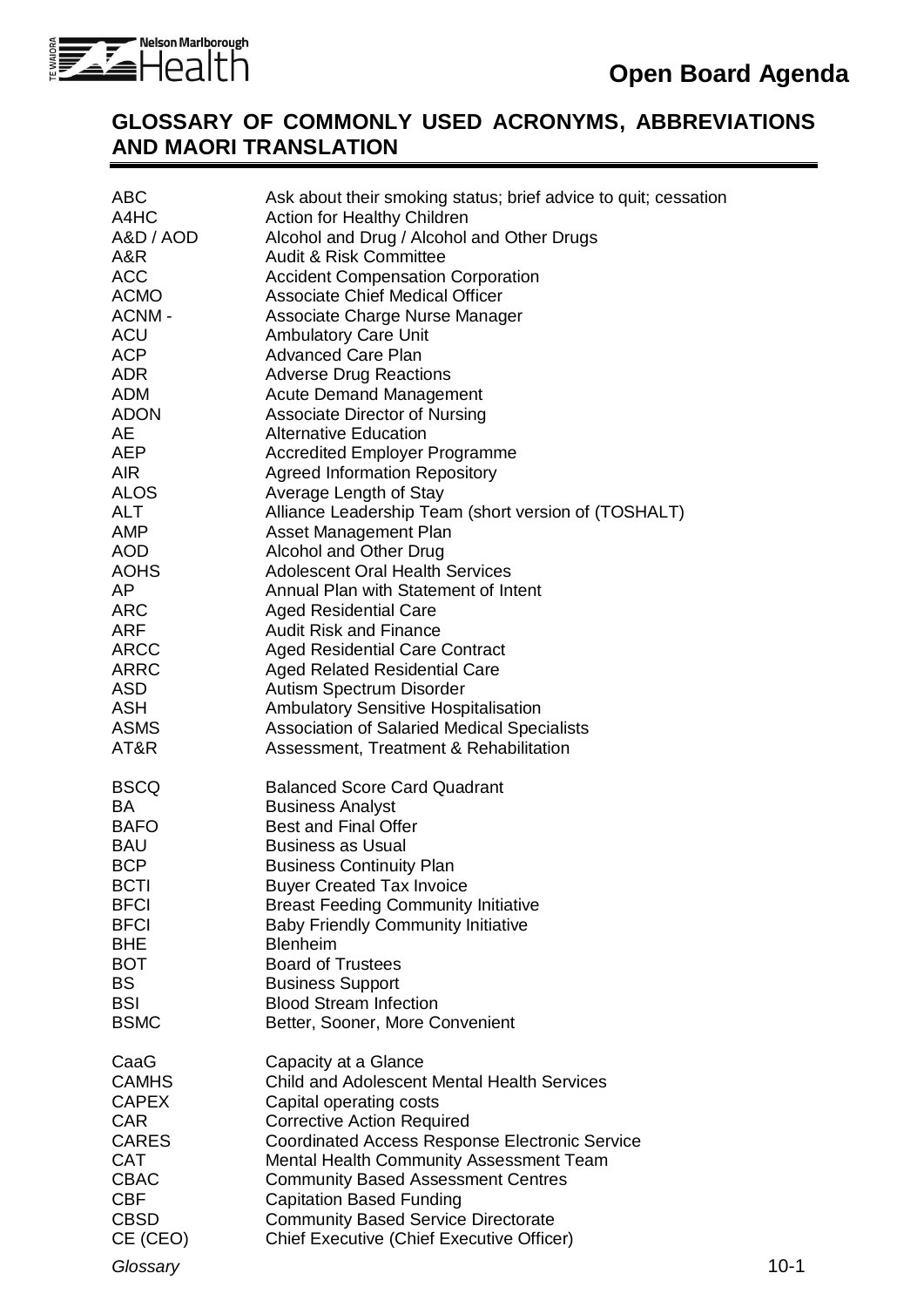

| <b>CEA</b>    | <b>Collective Employee Agreement</b>                                                           |          |
|---------------|------------------------------------------------------------------------------------------------|----------|
| <b>CDHB</b>   | <b>Canterbury District Health Board</b>                                                        |          |
| <b>CCDHB</b>  | Capital & Coast District Health Board (also called C & C)                                      |          |
| <b>CCDM</b>   | Care Capacity Demand Management                                                                |          |
| <b>CCDP</b>   | Care Capacity Demand Planning                                                                  |          |
| <b>CCF</b>    | <b>Chronic Conditions Framework</b>                                                            |          |
| <b>CCT</b>    | <b>Continuing Care Team</b>                                                                    |          |
| CCU           | <b>Coronary Care Unit</b>                                                                      |          |
| CD            | <b>Clinical Director</b>                                                                       |          |
| <b>CDEM</b>   | Civil Defence Emergency Management                                                             |          |
| <b>CDHB</b>   | <b>Canterbury District Health Board</b>                                                        |          |
| <b>CDM</b>    |                                                                                                |          |
|               | <b>Chronic Disease Management</b>                                                              |          |
| <b>CEG</b>    | Coordinating Executive Group (for emergency management)                                        |          |
| CeTas         | <b>Central Technical Advisory Support</b>                                                      |          |
| <b>CFA</b>    | Crown Funding Agreement or Crown Funding Agency                                                |          |
| <b>CFO</b>    | <b>Chief Financial Officer</b>                                                                 |          |
| <b>CGC</b>    | <b>Clinical Governance Committee</b>                                                           |          |
| <b>CHFA</b>   | Crown Health Financing Agency                                                                  |          |
| <b>CHS</b>    | <b>Community Health Services</b>                                                               |          |
| <b>CIMS</b>   | Coordinated Incident Management System                                                         |          |
| <b>CIO</b>    | <b>Chief Information Officer</b>                                                               |          |
| <b>CLAB</b>   | <b>Central Line Associated Bacteraemia</b>                                                     |          |
| <b>CLAG</b>   | <b>Clinical Laboratory Advisory Group</b>                                                      |          |
| <b>CME</b>    | <b>Continuing Medical Education</b>                                                            |          |
| <b>CMI</b>    | <b>Chronic Medical Illness</b>                                                                 |          |
| <b>CMO</b>    | <b>Chief Medical Officer</b>                                                                   |          |
| <b>CMS</b>    | <b>Contract Management System</b>                                                              |          |
| <b>CNM</b>    | <b>Charge Nurse Manager</b>                                                                    |          |
| <b>CNS</b>    | <b>Charge Nurse Specialist</b>                                                                 |          |
| <b>COAG</b>   | <b>Clinical Operations Advisory Group</b>                                                      |          |
| Concerto      | IT system which provides clinician's interface to systems                                      |          |
| <b>COHS</b>   | <b>Community Oral Health Service</b>                                                           |          |
| COO           | <b>Chief Operating Officer</b>                                                                 |          |
| <b>COPD</b>   |                                                                                                |          |
|               | <b>Chronic Obstructive Pulmonary Disease</b><br><b>Children of Parents with Mental Illness</b> |          |
| <b>COPMI</b>  |                                                                                                |          |
| <b>CPHAC</b>  | <b>Community and Public Health Advisory Committee</b>                                          |          |
| <b>CPIP</b>   | <b>Community Pharmacy Intervention Project</b>                                                 |          |
| <b>CPNE</b>   | <b>Continuing Practice Nurse Education</b>                                                     |          |
| <b>CP</b>     | <b>Chief Pharmacist</b>                                                                        |          |
| <b>CPO</b>    | <b>Controlled Purchase Operations</b>                                                          |          |
| <b>CPSOG</b>  | <b>Community Pharmacy Services Operational Group</b>                                           |          |
| <b>CPU</b>    | <b>Critical Purchase Units</b>                                                                 |          |
| CR.           | <b>Computed Radiology</b>                                                                      |          |
| <b>CRG</b>    | Christchurch Radiology Group                                                                   |          |
| <b>CRISP</b>  | Central Region Information Systems Plan                                                        |          |
| <b>CSR</b>    | <b>Contract Status Report</b>                                                                  |          |
| <b>CSSD</b>   | <b>Central Sterile Supply Department</b>                                                       |          |
| <b>CSSD</b>   | <b>Clinical Services Support Directorate</b>                                                   |          |
| <b>CT</b>     | Computerised Tomography                                                                        |          |
| <b>CTA</b>    | <b>Clinical Training Agency</b>                                                                |          |
| <b>CTC</b>    | <b>Contributions to Cost</b>                                                                   |          |
| <b>CTC</b>    | Computerised Tomography Colonography                                                           |          |
| <b>CTANAG</b> | <b>Clinical Training Agency Nursing Advisory Group</b>                                         |          |
| <b>CTU</b>    | <b>Combined Trade Unions</b>                                                                   |          |
| <b>CVD</b>    | Cardiovascular Disease                                                                         |          |
| <b>CVDRA</b>  | Cardiovascular/Diabetes Risk Assessment                                                        |          |
| <b>CWD</b>    | Case Weighted Discharge                                                                        |          |
| <b>CYF</b>    | Child, Youth and Family                                                                        |          |
|               |                                                                                                |          |
| Glossary      |                                                                                                | $10 - 2$ |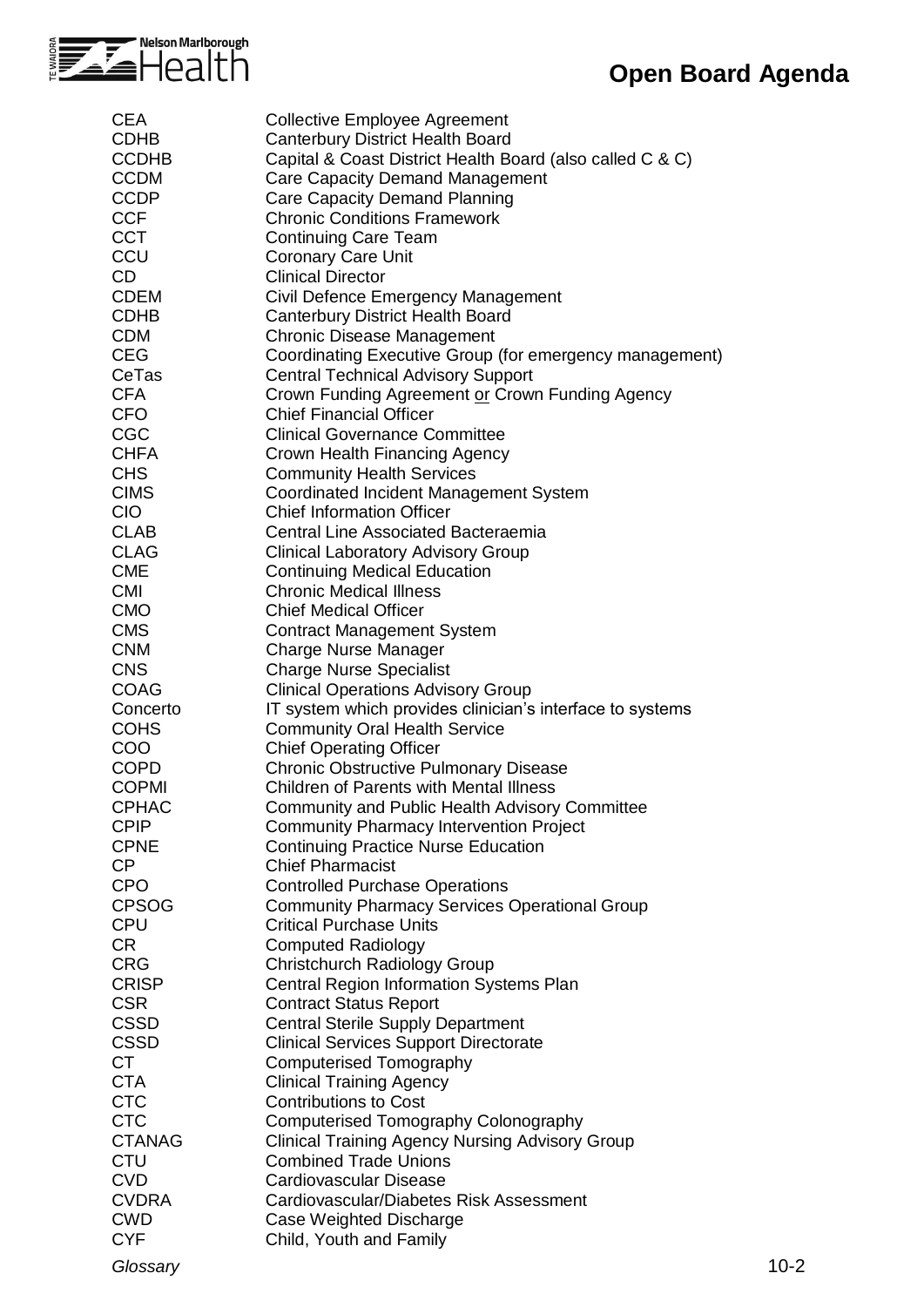

| <b>CYFS</b>                                                                                                                                                                                                                                                                                              | Child, Youth and Family Service                                                                                                                                                                                                                                                                                                                                                                                                                                                                                                                                                                                                                                                                                                                                                                                                                                                                   |        |
|----------------------------------------------------------------------------------------------------------------------------------------------------------------------------------------------------------------------------------------------------------------------------------------------------------|---------------------------------------------------------------------------------------------------------------------------------------------------------------------------------------------------------------------------------------------------------------------------------------------------------------------------------------------------------------------------------------------------------------------------------------------------------------------------------------------------------------------------------------------------------------------------------------------------------------------------------------------------------------------------------------------------------------------------------------------------------------------------------------------------------------------------------------------------------------------------------------------------|--------|
| DA<br><b>DAH</b><br><b>DAP</b><br><b>DAR</b><br>DBI<br><b>DBT</b><br><b>DHB</b><br><b>DHBRF</b><br><b>DIFS</b><br><b>DiSAC</b><br><b>DGH</b><br><b>DMH</b><br><b>DNA</b><br><b>DONM</b><br>DR.<br><b>DR</b><br><b>DRG</b><br><b>DSA</b><br><b>DSP</b><br><b>DSS</b><br>DT<br><b>DWCSP</b>                | <b>Dental Assistant</b><br>Director of Allied Health<br><b>District Annual Plan</b><br><b>Diabetes Annual Review</b><br>Diagnostic Breast Imaging<br><b>Dialectical Behaviour Training</b><br><b>District Health Board</b><br>District Health Boards Research Fund<br><b>District Immunisation Facilitation Services</b><br><b>Disability Support Advisory Committee</b><br>Director General of Health<br>Director of Maori Health<br>Did Not Attend<br>Director of Nursing and Midwifery<br><b>Disaster Recovery</b><br>Digital Radiology<br><b>Diagnostic Related Group</b><br><b>Detailed Seismic Assessment</b><br><b>District Strategic Plan</b><br><b>Disability Support Services</b><br><b>Dental Therapist</b><br><b>District Wide Clinical Services Plan</b>                                                                                                                             |        |
| EAP<br><b>EBID</b><br><b>EBITDA</b><br><b>ECP</b><br><b>ECWD</b><br>ED<br><b>EDA</b><br><b>EDaaG</b><br>EFI<br><b>ELT</b><br><b>EMPG</b><br><b>ENS</b><br><b>ENT</b><br><b>EOI</b><br><b>EPA</b><br>EQP<br><b>ERMS</b><br><b>ESA</b><br><b>ESOL</b><br><b>ESPI</b><br><b>ESR</b><br>ESU<br><b>EVIDEM</b> | Employee Assistance Programme<br>Earnings Before Interest & Depreciation<br>Earnings Before Interest, Tax Depreciation and Amortisation<br><b>Emergency Contraceptive Pill</b><br>Equivalent Case Weighted Discharge<br><b>Emergency Department</b><br><b>Economic Development Agency</b><br>ED at a Glance<br><b>Energy For Industry</b><br><b>Executive Leadership Team</b><br><b>Emergency Management Planning Group</b><br><b>Ear Nurse Specialist</b><br>Ears, Nose and Throat<br><b>Expression of Interest</b><br><b>Enduring Power of Attorney</b><br><b>Earthquake Prone Building Policy</b><br>ereferral Management System<br><b>Electronic Special Authority</b><br><b>English Speakers of Other Languages</b><br><b>Elective Services Patient Flow Indicators</b><br>Environmental Science & Research<br><b>Enrolled Service Unit</b><br>Evidence and Value: Impact on Decision Making |        |
| <b>FCT</b><br>FF&E<br><b>FFP</b><br><b>FFT</b><br><b>FMIS</b><br><b>FOMHT</b><br><b>FOUND</b><br><b>FPSC</b><br>Glossary                                                                                                                                                                                 | <b>Faster Cancer Treatment</b><br>Furniture, Fixtures and Equipment<br><b>Flexible Funding Pool</b><br><b>Future Funding Track</b><br><b>Financial Management Information System</b><br>Friends of Motueka Hospital Trust<br>Found Directory is an up-to-date listing of community groups and<br>organisations in Nelson/Tasman<br><b>Finance Procurement and Supply Chain</b>                                                                                                                                                                                                                                                                                                                                                                                                                                                                                                                    | $10-3$ |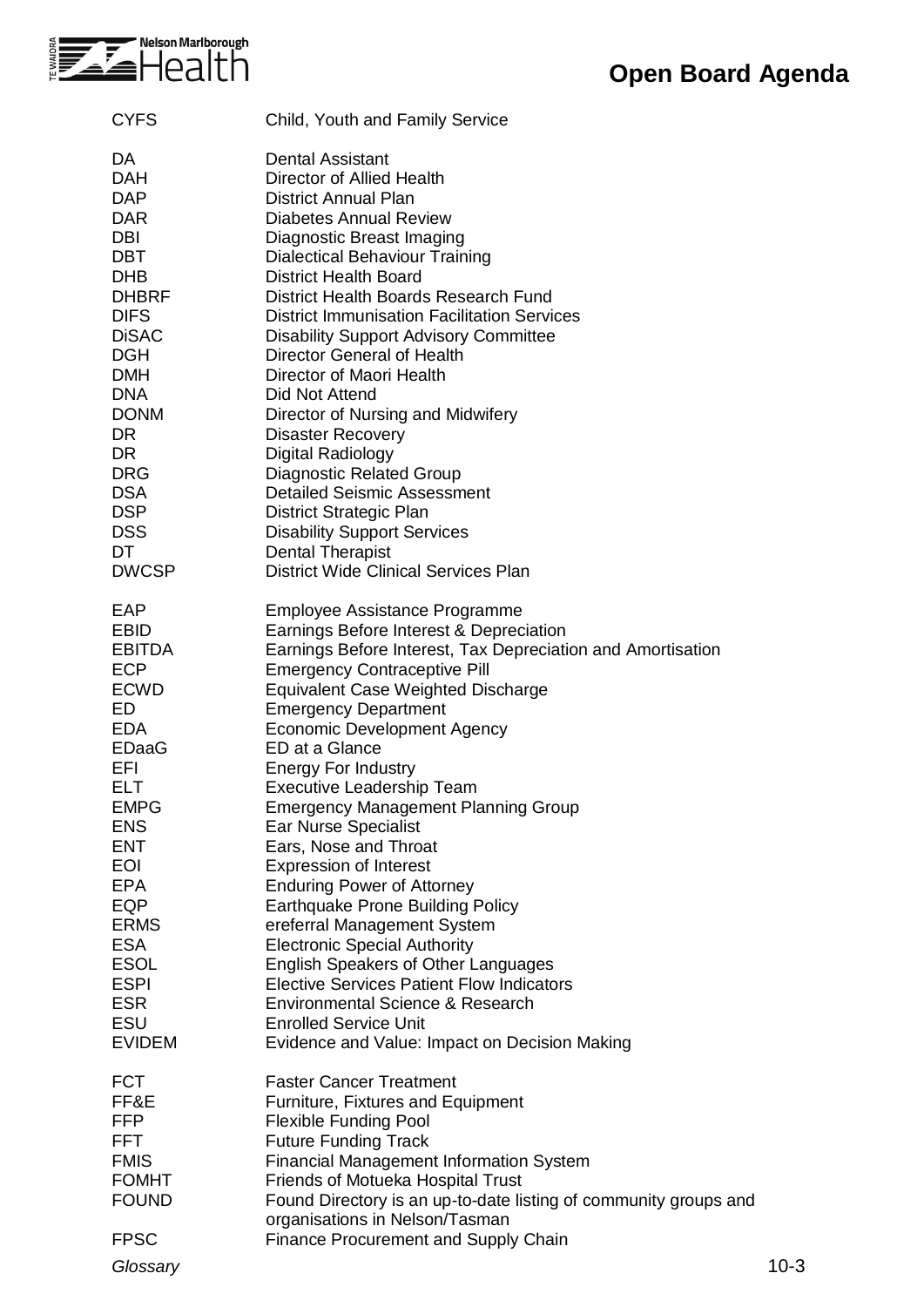

| <b>FRC</b>                                                                                                                                                                                                                                                                                                                                                                                                                 | <b>Fee Review Committee</b>                                                                                                                                                                                                                                                                                                                                                                                                                                                                                                                                                                                                                                                                                                                                                                                                                                                                                                                                                                                                                                                                                                                                                                                                                                                                                                                           |
|----------------------------------------------------------------------------------------------------------------------------------------------------------------------------------------------------------------------------------------------------------------------------------------------------------------------------------------------------------------------------------------------------------------------------|-------------------------------------------------------------------------------------------------------------------------------------------------------------------------------------------------------------------------------------------------------------------------------------------------------------------------------------------------------------------------------------------------------------------------------------------------------------------------------------------------------------------------------------------------------------------------------------------------------------------------------------------------------------------------------------------------------------------------------------------------------------------------------------------------------------------------------------------------------------------------------------------------------------------------------------------------------------------------------------------------------------------------------------------------------------------------------------------------------------------------------------------------------------------------------------------------------------------------------------------------------------------------------------------------------------------------------------------------------|
| <b>FSA</b>                                                                                                                                                                                                                                                                                                                                                                                                                 | <b>First Specialist Assessment</b>                                                                                                                                                                                                                                                                                                                                                                                                                                                                                                                                                                                                                                                                                                                                                                                                                                                                                                                                                                                                                                                                                                                                                                                                                                                                                                                    |
| <b>FST</b>                                                                                                                                                                                                                                                                                                                                                                                                                 | <b>Financially Sustainable Threshold</b>                                                                                                                                                                                                                                                                                                                                                                                                                                                                                                                                                                                                                                                                                                                                                                                                                                                                                                                                                                                                                                                                                                                                                                                                                                                                                                              |
| <b>FTE</b>                                                                                                                                                                                                                                                                                                                                                                                                                 | <b>Full Time Equivalent</b>                                                                                                                                                                                                                                                                                                                                                                                                                                                                                                                                                                                                                                                                                                                                                                                                                                                                                                                                                                                                                                                                                                                                                                                                                                                                                                                           |
| <b>FVIP</b>                                                                                                                                                                                                                                                                                                                                                                                                                | Family Violence Intervention Programme                                                                                                                                                                                                                                                                                                                                                                                                                                                                                                                                                                                                                                                                                                                                                                                                                                                                                                                                                                                                                                                                                                                                                                                                                                                                                                                |
| <b>GM</b>                                                                                                                                                                                                                                                                                                                                                                                                                  | <b>General Manager</b>                                                                                                                                                                                                                                                                                                                                                                                                                                                                                                                                                                                                                                                                                                                                                                                                                                                                                                                                                                                                                                                                                                                                                                                                                                                                                                                                |
| <b>GMS</b>                                                                                                                                                                                                                                                                                                                                                                                                                 | <b>General Medical Subsidy</b>                                                                                                                                                                                                                                                                                                                                                                                                                                                                                                                                                                                                                                                                                                                                                                                                                                                                                                                                                                                                                                                                                                                                                                                                                                                                                                                        |
| <b>GP</b>                                                                                                                                                                                                                                                                                                                                                                                                                  | <b>General Practitioner</b>                                                                                                                                                                                                                                                                                                                                                                                                                                                                                                                                                                                                                                                                                                                                                                                                                                                                                                                                                                                                                                                                                                                                                                                                                                                                                                                           |
| GRx                                                                                                                                                                                                                                                                                                                                                                                                                        | <b>Green Prescription</b>                                                                                                                                                                                                                                                                                                                                                                                                                                                                                                                                                                                                                                                                                                                                                                                                                                                                                                                                                                                                                                                                                                                                                                                                                                                                                                                             |
| hA<br><b>HAC</b><br>H&DC / HDC<br>H&S<br><b>HBI</b><br><b>HBSS</b><br><b>HBT</b><br><b>HCS</b><br><b>HCSS</b><br><b>HDSP</b><br><b>HDU</b><br><b>HEA</b><br><b>HEAL</b><br>He Kawenata<br><b>HEeADSSS</b><br><b>HEHA</b><br><b>HEP</b><br><b>HESDJ</b><br><b>HFA</b><br><b>HHS</b><br>HIA<br>НM<br><b>HMS</b><br>HNA<br><b>HOD</b><br><b>HOP</b><br>HP.<br>HPI<br><b>HPV</b><br>HR<br>HR & OD<br><b>HSP</b><br><b>HQSC</b> | healthAlliance<br><b>Hospital Advisory Committee</b><br><b>Health and Disability Commissioner</b><br>Health & Safety<br>Hospital Benchmarking Information<br><b>Home Based Support Services</b><br><b>Home Based Treatment</b><br><b>Health Connect South</b><br>Home and Community Support Services<br>Health & Disability Services Plan Programme<br><b>High Dependency Unit</b><br><b>Health Education Assessments</b><br><b>Healthy Eating Active Lifestyles</b><br>Covenant, agreement, treaty, testament (PM Ryan Maori Dictionary pg 104)<br>Psychosocial tool – Home, Education, eating, Activities, Drugs and Alcohol,<br>Sexuality, Suicidality (mood), Safety<br><b>Healthy Eating Healthy Action</b><br><b>Hospital Emergency Plan</b><br>Ministries of Health, Education, Social Development, Justice<br><b>Health Funding Authority</b><br><b>Hospital and Health Services</b><br><b>Health Impact Assessment</b><br><b>Household Management</b><br><b>Health Management System</b><br><b>Health Needs Assessment</b><br><b>Head of Department</b><br><b>Health of Older People</b><br><b>Health Promotion</b><br><b>Health Practitioner Index</b><br>Human Papilloma Virus<br><b>Human Resources</b><br>Human Resources and Organisational Development<br><b>Health Services Plan</b><br><b>Health Quality &amp; Safety Commission</b> |
| laaS                                                                                                                                                                                                                                                                                                                                                                                                                       | Infrastructure as a Service                                                                                                                                                                                                                                                                                                                                                                                                                                                                                                                                                                                                                                                                                                                                                                                                                                                                                                                                                                                                                                                                                                                                                                                                                                                                                                                           |
| <b>IANZ</b>                                                                                                                                                                                                                                                                                                                                                                                                                | International Accreditation New Zealand                                                                                                                                                                                                                                                                                                                                                                                                                                                                                                                                                                                                                                                                                                                                                                                                                                                                                                                                                                                                                                                                                                                                                                                                                                                                                                               |
| <b>IBA</b>                                                                                                                                                                                                                                                                                                                                                                                                                 | Information Builders of Australia                                                                                                                                                                                                                                                                                                                                                                                                                                                                                                                                                                                                                                                                                                                                                                                                                                                                                                                                                                                                                                                                                                                                                                                                                                                                                                                     |
| ICU                                                                                                                                                                                                                                                                                                                                                                                                                        | <b>Intensive Care Unit</b>                                                                                                                                                                                                                                                                                                                                                                                                                                                                                                                                                                                                                                                                                                                                                                                                                                                                                                                                                                                                                                                                                                                                                                                                                                                                                                                            |
| <b>IDF</b>                                                                                                                                                                                                                                                                                                                                                                                                                 | <b>Inter District Flow</b>                                                                                                                                                                                                                                                                                                                                                                                                                                                                                                                                                                                                                                                                                                                                                                                                                                                                                                                                                                                                                                                                                                                                                                                                                                                                                                                            |
| <b>IDSS</b>                                                                                                                                                                                                                                                                                                                                                                                                                | <b>Intellectual Disability Support Services</b>                                                                                                                                                                                                                                                                                                                                                                                                                                                                                                                                                                                                                                                                                                                                                                                                                                                                                                                                                                                                                                                                                                                                                                                                                                                                                                       |
| <b>IFRS</b>                                                                                                                                                                                                                                                                                                                                                                                                                | <b>International Financial Reporting Standards</b>                                                                                                                                                                                                                                                                                                                                                                                                                                                                                                                                                                                                                                                                                                                                                                                                                                                                                                                                                                                                                                                                                                                                                                                                                                                                                                    |
| <b>IHB</b>                                                                                                                                                                                                                                                                                                                                                                                                                 | Iwi Health Board                                                                                                                                                                                                                                                                                                                                                                                                                                                                                                                                                                                                                                                                                                                                                                                                                                                                                                                                                                                                                                                                                                                                                                                                                                                                                                                                      |
| <b>ILM</b>                                                                                                                                                                                                                                                                                                                                                                                                                 | <b>Investment Logic Mapping</b>                                                                                                                                                                                                                                                                                                                                                                                                                                                                                                                                                                                                                                                                                                                                                                                                                                                                                                                                                                                                                                                                                                                                                                                                                                                                                                                       |
| IM                                                                                                                                                                                                                                                                                                                                                                                                                         | <b>Information Management</b>                                                                                                                                                                                                                                                                                                                                                                                                                                                                                                                                                                                                                                                                                                                                                                                                                                                                                                                                                                                                                                                                                                                                                                                                                                                                                                                         |
| <b>InterRAI</b>                                                                                                                                                                                                                                                                                                                                                                                                            | Inter Residential Assessment Instrument                                                                                                                                                                                                                                                                                                                                                                                                                                                                                                                                                                                                                                                                                                                                                                                                                                                                                                                                                                                                                                                                                                                                                                                                                                                                                                               |
| <b>IoD</b>                                                                                                                                                                                                                                                                                                                                                                                                                 | Institute of Directors New Zealand                                                                                                                                                                                                                                                                                                                                                                                                                                                                                                                                                                                                                                                                                                                                                                                                                                                                                                                                                                                                                                                                                                                                                                                                                                                                                                                    |

*Glossary* 10-4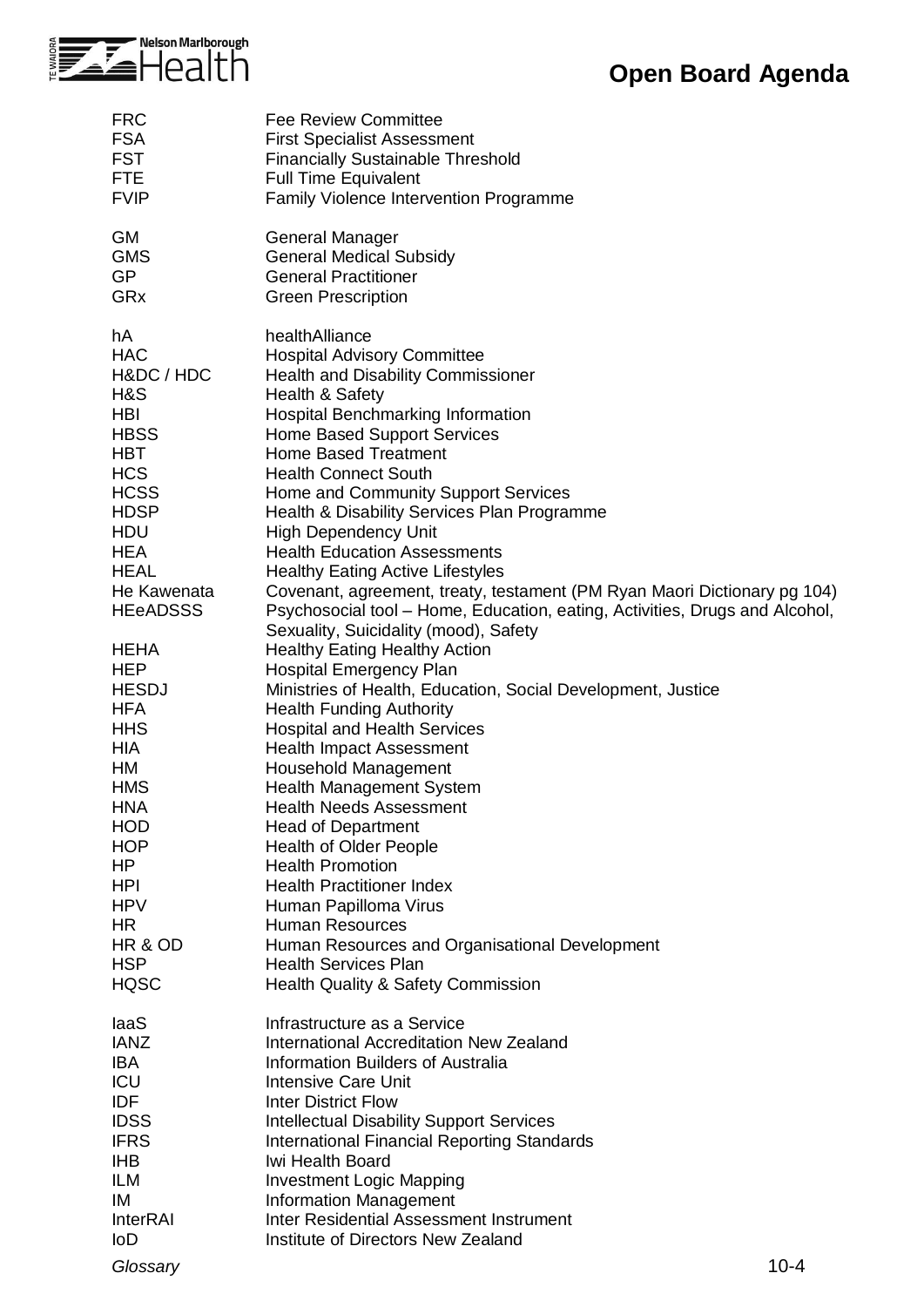

| <b>IPAC</b><br><b>IPC</b><br><b>IPC Units</b><br><b>IPG</b><br><b>IPS</b><br><b>IPSAS</b><br>IPU<br>IS.<br><b>ISSP</b><br>IT                                                   | Independent Practitioner Association Council<br><b>Intensive Patient Care</b><br>Intensive Psychiatric Care Units<br>Immunisation Partnership Group<br><b>Individual Placement Support</b><br><b>International Public Sector Accounting Standards</b><br><b>In-Patient Unit</b><br><b>Information Systems</b><br>Information Services Strategic Plan<br>Information Technology                                |
|--------------------------------------------------------------------------------------------------------------------------------------------------------------------------------|---------------------------------------------------------------------------------------------------------------------------------------------------------------------------------------------------------------------------------------------------------------------------------------------------------------------------------------------------------------------------------------------------------------|
| <b>JAMHWSAP</b><br><b>JOG</b>                                                                                                                                                  | Joint Action Maori Health & Wellness Strategic Action Plan<br>Joint Oversight Group                                                                                                                                                                                                                                                                                                                           |
| <b>KIM</b><br>Kotahitanga<br><b>KPI</b><br><b>KHW</b>                                                                                                                          | Knowledge and Information Management<br>Unity, accord, coalition, solidarity (PM Ryan Maori Dictionary pg 127)<br>Key Performance Indicator<br>Kimi Hauora Wairau (Marlborough PHO)                                                                                                                                                                                                                           |
| LA<br><b>LCN</b><br><b>LIS</b><br><b>LMC</b><br><b>LOS</b><br><b>LSCS</b><br><b>LTC</b><br><b>LTI</b><br><b>LTIP</b><br><b>LTCCP</b><br><b>LTO</b><br>LTS-CHC<br><b>LTSFSG</b> | <b>Local Authority</b><br><b>Local Cancer Network</b><br><b>Laboratory Information Systems</b><br><b>Lead Maternity Carer</b><br>Length of Stay<br>Lower Segment Caesarean Section<br>Long Term Care<br>Lost Time Injury<br>Long Term Investment Plan<br>Long Term Council Community Plan<br>Licence to Occupy<br>Long Term Supports - Chronic Health Condition<br>Long Term Service Framework Steering Group |
| Manaakitanga<br>Manawhenua                                                                                                                                                     | Goodwill, show respect, or kindness to ((PM Ryan Maori Dictionary pg 172)<br>Power, prestige, authority over land (HW Williams Maori Dictionary pg 172)<br>Manawhenua O Te Tau Ihu O Te Waka A Maui - Referring to the eight iwi who hold tribal<br>authority over the top of the South Island (no reference)                                                                                                 |
| МA                                                                                                                                                                             | <b>Medical Advisor</b>                                                                                                                                                                                                                                                                                                                                                                                        |
| MAC(H)<br><b>MAPA</b>                                                                                                                                                          | Medicines Advisory Group (Hospital)<br>Management of Actual and Potential Aggression                                                                                                                                                                                                                                                                                                                          |
| <b>MCT</b>                                                                                                                                                                     | <b>Mobile Community Team</b>                                                                                                                                                                                                                                                                                                                                                                                  |
| <b>MDC</b>                                                                                                                                                                     | Marlborough District Council                                                                                                                                                                                                                                                                                                                                                                                  |
| <b>MDM</b><br><b>MDM</b>                                                                                                                                                       | <b>Multidisciplinary Meetings</b><br>Multiple Device Management                                                                                                                                                                                                                                                                                                                                               |
| <b>MDO</b>                                                                                                                                                                     | Maori Development Organisation                                                                                                                                                                                                                                                                                                                                                                                |
| <b>MDS</b>                                                                                                                                                                     | <b>Maori Development Service</b>                                                                                                                                                                                                                                                                                                                                                                              |
| <b>MDT</b><br><b>MECA</b>                                                                                                                                                      | Multi Disciplinary Team<br>Multi Employer Collective Agreement                                                                                                                                                                                                                                                                                                                                                |
| <b>MEND</b>                                                                                                                                                                    | Mind, Exercise, Nutrition, Do It                                                                                                                                                                                                                                                                                                                                                                              |
| MH&A                                                                                                                                                                           | <b>Mental Health &amp; Addiction Service</b>                                                                                                                                                                                                                                                                                                                                                                  |
| <b>MHAU</b>                                                                                                                                                                    | <b>Mental Health Admission Unit</b>                                                                                                                                                                                                                                                                                                                                                                           |
| <b>MHC</b><br><b>MHD</b>                                                                                                                                                       | <b>Mental Health Commissioner</b><br><b>Maori Health Directorate</b>                                                                                                                                                                                                                                                                                                                                          |
| <b>MHDSF</b>                                                                                                                                                                   | Maori Health and Disability Strategy Framework                                                                                                                                                                                                                                                                                                                                                                |
| <b>MHFS</b>                                                                                                                                                                    | <b>Maori Health Foundation Strategy</b>                                                                                                                                                                                                                                                                                                                                                                       |
| <b>MHINC</b>                                                                                                                                                                   | <b>Mental Health Information Network Collection</b>                                                                                                                                                                                                                                                                                                                                                           |
| <b>MHSD</b>                                                                                                                                                                    | <b>Mental Health Service Directorate</b>                                                                                                                                                                                                                                                                                                                                                                      |
| <b>MHWSF</b>                                                                                                                                                                   | Maori Health and Wellness Strategic Framework                                                                                                                                                                                                                                                                                                                                                                 |
| Glossary                                                                                                                                                                       | $10-5$                                                                                                                                                                                                                                                                                                                                                                                                        |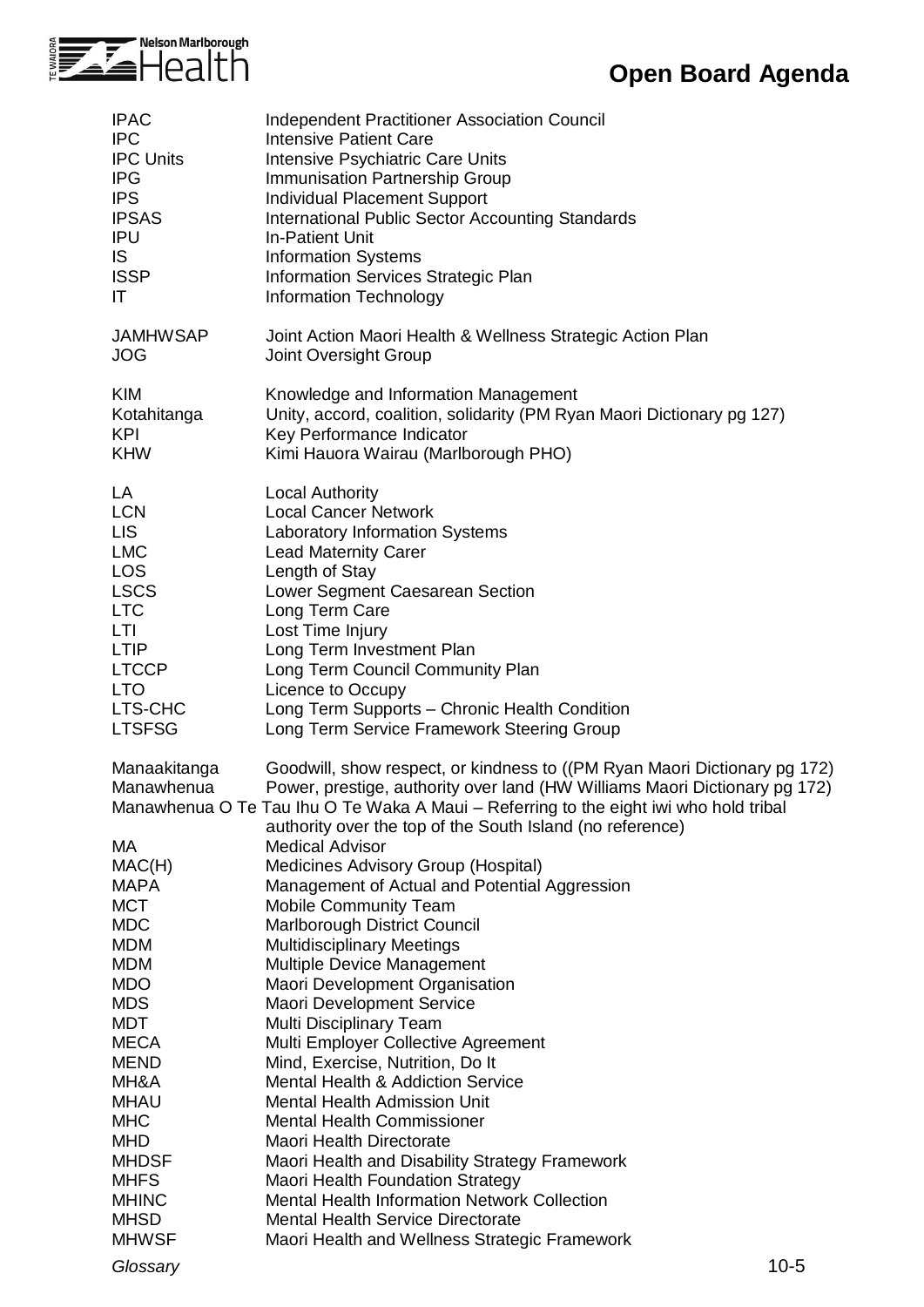| MI            | Minor Injury                                      |
|---------------|---------------------------------------------------|
| <b>MIC</b>    | Medical Injury Centre                             |
| <b>MMG</b>    | <b>Medicines Management Group</b>                 |
| <b>MOC</b>    | <b>Models of Care</b>                             |
| <b>MOE</b>    | Ministry of Education                             |
| <b>MOH</b>    | Ministry of Health                                |
| <b>MOH</b>    | <b>Medical Officer of Health</b>                  |
| <b>MOA</b>    |                                                   |
|               | Memorandum of Agreement                           |
| <b>MOSS</b>   | <b>Medical Officer Special Scale</b>              |
| <b>MOU</b>    | Memorandum of Understanding                       |
| <b>MOW</b>    | Meals on Wheels                                   |
| <b>MPDS</b>   | Maori Provider Development Scheme                 |
| MQ&S          | Maternity Quality & Safety Programme              |
| <b>MRI</b>    | Magnetic Resonance Imaging                        |
| <b>MRSA</b>   | Methicillin Resistant Staphylococcus Aureus       |
| <b>MRT</b>    | Medical Radiation Technologist (or Technician)    |
| <b>MSD</b>    | Ministry of Social Development                    |
| <b>MTI</b>    | Minor Treatment Injury                            |
|               |                                                   |
| <b>NMH</b>    | Nelson Marlborough Health (NMDHB)                 |
| <b>NP</b>     | <b>Nurse Practitioner</b>                         |
| <b>NPA</b>    | <b>Nutrition and Physical Activity</b>            |
| <b>NRAHDD</b> | Nelson Region After Hours & Duty Doctor Limited   |
| <b>NRL</b>    | Nelson Radiology Ltd (Private Provider)           |
| <b>NRT</b>    | Nicotine Replacement Therapy                      |
| <b>NHBIT</b>  | National Health Board IT                          |
| <b>NASC</b>   | <b>Needs Assessment Service Coordination</b>      |
| <b>NBPH</b>   | <b>Nelson Bays Primary Health</b>                 |
| <b>NCC</b>    | <b>National Capital Committee</b>                 |
| <b>NCC</b>    | <b>Nelson City Council</b>                        |
| <b>NCSP</b>   | National Cervical Screening Programme             |
| <b>NESP</b>   | <b>Nurse Entry to Specialist Practice</b>         |
| <b>NETP</b>   | Nurse Entry to Practice                           |
| <b>NGO</b>    | Non Government Organisation                       |
| <b>NHCC</b>   | <b>National Health Coordination Centre</b>        |
| <b>NHI</b>    | National Health Index                             |
| <b>NIR</b>    | National Immunisation Register                    |
| <b>NM</b>     | Nelson Marlborough                                |
| <b>NMDHB</b>  | Nelson Marlborough District Health Board          |
| <b>NMDS</b>   | <b>National Minimum Dataset</b>                   |
| <b>NMH</b>    | Nelson Marlborough Health                         |
| <b>NMIT</b>   | Nelson Marlborough Institute of Technology        |
| <b>NN</b>     | Nelson                                            |
| <b>NOF</b>    | Neck of Femur                                     |
| <b>NOS</b>    | <b>National Oracle Solution</b>                   |
| NP            | <b>Nurse Practitioner</b>                         |
| <b>NPA</b>    | Nutrition and Physical Activity (Programme)       |
| <b>NPV</b>    | <b>Net Present Value</b>                          |
| <b>NRAHDD</b> | Nelson Regional After Hours and Duty Doctor Ltd   |
| <b>NRSII</b>  | National Radiology Service Improvement Initiative |
| <b>NSU</b>    | <b>National Screening Unit</b>                    |
| <b>NTOS</b>   | <b>National Terms of Settlement</b>               |
| <b>NZHIS</b>  | <b>NZ Health Information Services</b>             |
| <b>NZISM</b>  | New Zealand Information Security Manual           |
| <b>NZMA</b>   | <b>New Zealand Medical Association</b>            |
| <b>NZNO</b>   | <b>NZ Nurses Organisation</b>                     |
| NZPH&D Act    | NZ Public Health and Disability Act 2000          |
|               |                                                   |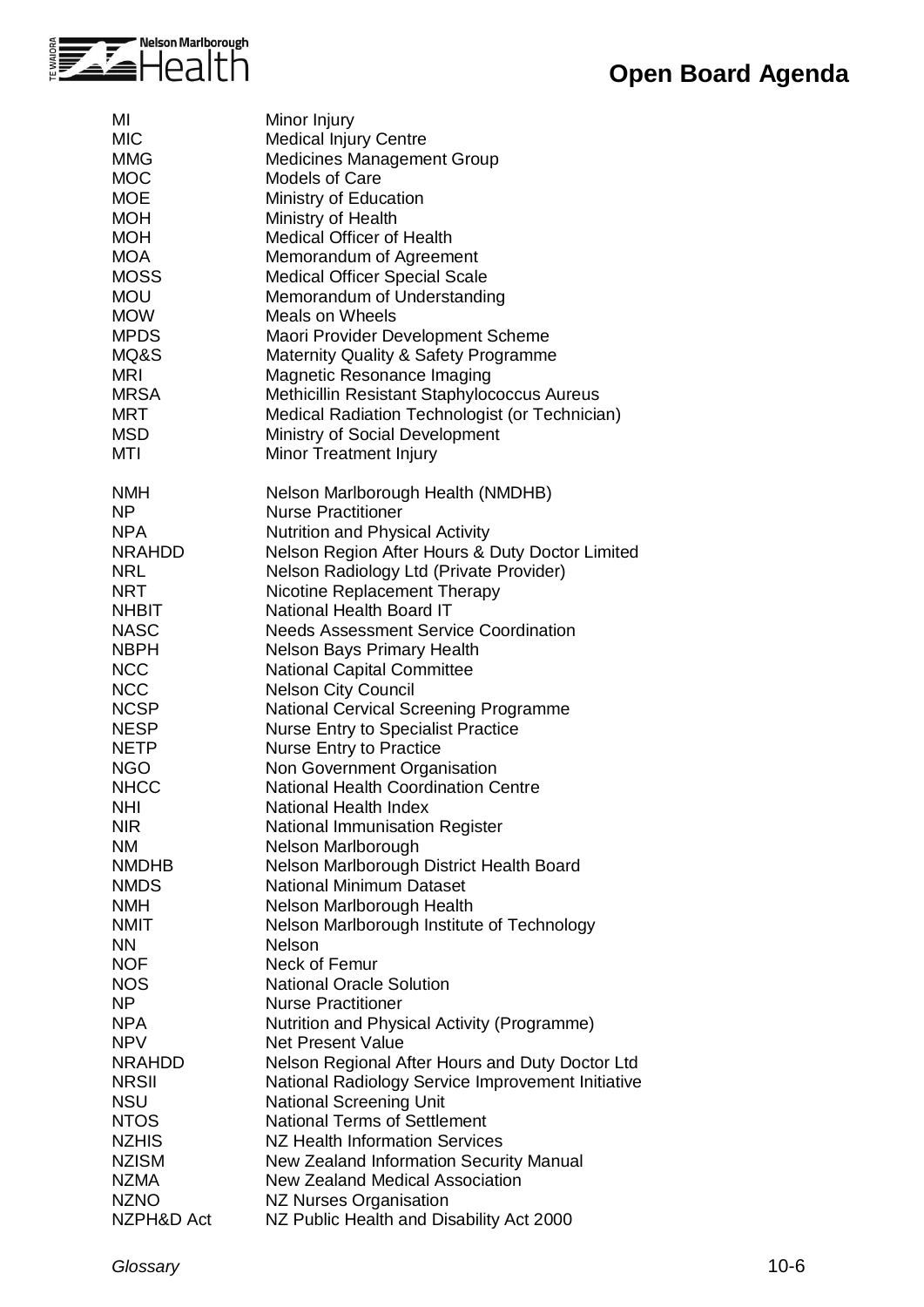

| <b>OAG</b>                                                                                                                                                                                                                                                                                                                           | <b>Office of the Auditor General</b>                                                                                                                                                                                                                                                                                                                                                                                                                                                                                                                                                                                                                                                                                                                                                                                               |
|--------------------------------------------------------------------------------------------------------------------------------------------------------------------------------------------------------------------------------------------------------------------------------------------------------------------------------------|------------------------------------------------------------------------------------------------------------------------------------------------------------------------------------------------------------------------------------------------------------------------------------------------------------------------------------------------------------------------------------------------------------------------------------------------------------------------------------------------------------------------------------------------------------------------------------------------------------------------------------------------------------------------------------------------------------------------------------------------------------------------------------------------------------------------------------|
| <b>OECD</b>                                                                                                                                                                                                                                                                                                                          | Organisation for Economic Co-operation and Development                                                                                                                                                                                                                                                                                                                                                                                                                                                                                                                                                                                                                                                                                                                                                                             |
| <b>OIA</b>                                                                                                                                                                                                                                                                                                                           | <b>Official Information Act</b>                                                                                                                                                                                                                                                                                                                                                                                                                                                                                                                                                                                                                                                                                                                                                                                                    |
| <b>OIS</b>                                                                                                                                                                                                                                                                                                                           | <b>Outreach Immunisation Services</b>                                                                                                                                                                                                                                                                                                                                                                                                                                                                                                                                                                                                                                                                                                                                                                                              |
| <b>OPD</b>                                                                                                                                                                                                                                                                                                                           | <b>Outpatient Department</b>                                                                                                                                                                                                                                                                                                                                                                                                                                                                                                                                                                                                                                                                                                                                                                                                       |
| <b>OPEX</b>                                                                                                                                                                                                                                                                                                                          | Operating costs                                                                                                                                                                                                                                                                                                                                                                                                                                                                                                                                                                                                                                                                                                                                                                                                                    |
| <b>OPF</b>                                                                                                                                                                                                                                                                                                                           | <b>Operational Policy Framework</b>                                                                                                                                                                                                                                                                                                                                                                                                                                                                                                                                                                                                                                                                                                                                                                                                |
| OPJ                                                                                                                                                                                                                                                                                                                                  | <b>Optimising the Patient Journey</b>                                                                                                                                                                                                                                                                                                                                                                                                                                                                                                                                                                                                                                                                                                                                                                                              |
| <b>OPMH</b>                                                                                                                                                                                                                                                                                                                          | <b>Older Persons Mental Health</b>                                                                                                                                                                                                                                                                                                                                                                                                                                                                                                                                                                                                                                                                                                                                                                                                 |
| <b>OST</b>                                                                                                                                                                                                                                                                                                                           | <b>Opioid Substitution Treatment</b>                                                                                                                                                                                                                                                                                                                                                                                                                                                                                                                                                                                                                                                                                                                                                                                               |
| <b>ORL</b>                                                                                                                                                                                                                                                                                                                           | Otorhinolaryngology (previously Ear, Nose and Throat)                                                                                                                                                                                                                                                                                                                                                                                                                                                                                                                                                                                                                                                                                                                                                                              |
| <b>OSH</b>                                                                                                                                                                                                                                                                                                                           | Occupational Health and Safety                                                                                                                                                                                                                                                                                                                                                                                                                                                                                                                                                                                                                                                                                                                                                                                                     |
| <b>OT</b>                                                                                                                                                                                                                                                                                                                            | <b>Occupational Therapy</b>                                                                                                                                                                                                                                                                                                                                                                                                                                                                                                                                                                                                                                                                                                                                                                                                        |
| <b>PACS</b>                                                                                                                                                                                                                                                                                                                          | <b>Picture Archiving Computer System</b>                                                                                                                                                                                                                                                                                                                                                                                                                                                                                                                                                                                                                                                                                                                                                                                           |
| <b>PAS</b>                                                                                                                                                                                                                                                                                                                           | <b>Patient Administration System</b>                                                                                                                                                                                                                                                                                                                                                                                                                                                                                                                                                                                                                                                                                                                                                                                               |
| P&F                                                                                                                                                                                                                                                                                                                                  | <b>Planning and Funding</b>                                                                                                                                                                                                                                                                                                                                                                                                                                                                                                                                                                                                                                                                                                                                                                                                        |
| P&L                                                                                                                                                                                                                                                                                                                                  | <b>Profit and Loss Statements</b>                                                                                                                                                                                                                                                                                                                                                                                                                                                                                                                                                                                                                                                                                                                                                                                                  |
| <b>PANT</b>                                                                                                                                                                                                                                                                                                                          | <b>Physical Activity and Nutrition Team</b>                                                                                                                                                                                                                                                                                                                                                                                                                                                                                                                                                                                                                                                                                                                                                                                        |
| PBF(F)                                                                                                                                                                                                                                                                                                                               | Population Based Funding (Formula)                                                                                                                                                                                                                                                                                                                                                                                                                                                                                                                                                                                                                                                                                                                                                                                                 |
| <b>PC</b>                                                                                                                                                                                                                                                                                                                            | <b>Personal Cares</b>                                                                                                                                                                                                                                                                                                                                                                                                                                                                                                                                                                                                                                                                                                                                                                                                              |
| P&C                                                                                                                                                                                                                                                                                                                                  | <b>Primary &amp; Community</b>                                                                                                                                                                                                                                                                                                                                                                                                                                                                                                                                                                                                                                                                                                                                                                                                     |
| <b>PCBU</b>                                                                                                                                                                                                                                                                                                                          | Person Conducting Business Undertaking                                                                                                                                                                                                                                                                                                                                                                                                                                                                                                                                                                                                                                                                                                                                                                                             |
| <b>PCI</b>                                                                                                                                                                                                                                                                                                                           | Percutaneous Coronary Intervention                                                                                                                                                                                                                                                                                                                                                                                                                                                                                                                                                                                                                                                                                                                                                                                                 |
| <b>PCO</b>                                                                                                                                                                                                                                                                                                                           | <b>Primary Care Organisation</b>                                                                                                                                                                                                                                                                                                                                                                                                                                                                                                                                                                                                                                                                                                                                                                                                   |
| <b>PCT</b>                                                                                                                                                                                                                                                                                                                           | <b>Pharmaceutical Cancer Treatments</b>                                                                                                                                                                                                                                                                                                                                                                                                                                                                                                                                                                                                                                                                                                                                                                                            |
| <b>PDO</b>                                                                                                                                                                                                                                                                                                                           | <b>Principal Dental Officer</b>                                                                                                                                                                                                                                                                                                                                                                                                                                                                                                                                                                                                                                                                                                                                                                                                    |
| <b>PDR</b>                                                                                                                                                                                                                                                                                                                           | Performance Development Review                                                                                                                                                                                                                                                                                                                                                                                                                                                                                                                                                                                                                                                                                                                                                                                                     |
| <b>PDRP</b>                                                                                                                                                                                                                                                                                                                          | Professional Development and Recognition Programme                                                                                                                                                                                                                                                                                                                                                                                                                                                                                                                                                                                                                                                                                                                                                                                 |
| <b>PDSA</b>                                                                                                                                                                                                                                                                                                                          | Plan, Do, Study, Act                                                                                                                                                                                                                                                                                                                                                                                                                                                                                                                                                                                                                                                                                                                                                                                                               |
| <b>PFG</b>                                                                                                                                                                                                                                                                                                                           | Performance Framework Group (formerly known as Services Framework                                                                                                                                                                                                                                                                                                                                                                                                                                                                                                                                                                                                                                                                                                                                                                  |
| <b>PHS</b><br><b>PHCS</b><br>PHI<br><b>PHO</b><br><b>PHOA</b><br><b>PHONZ</b><br><b>PHS</b><br>PHU<br><b>PIA</b><br><b>PICS</b><br><b>PIP</b><br><b>PN</b><br><b>POCT</b><br><b>PPE</b><br><b>PPP</b><br><b>PRIME</b><br><b>PSAAP</b><br><b>PSR</b><br>PT<br><b>PTAC</b><br><b>PTCH</b><br><b>PRG</b><br><b>PRIMHD</b><br><b>PVS</b> | Group)<br><b>Public Health Service</b><br><b>Primary Health Care Strategy</b><br>Public Health Intelligence<br>Primary Health Organisation<br><b>PHO Alliance</b><br><b>PHO New Zealand</b><br><b>Public Health Service</b><br><b>Public Health Unit</b><br>Performance Improvement Actions<br><b>Patient Information Care System</b><br>Performance Improvement Plan<br><b>Practice Nurse</b><br>Point of Care Testing<br>Property, Plant & Equipment assets<br>PHO Performance Programme<br>Primary Response in Medical Emergency<br>PHO Service Agreement Amendment Protocol<br>Preschool Enrolled (Oral health)<br>Patient<br><b>Pharmacology and Therapeutics Committee</b><br><b>Potential To Cause Harm</b><br>Pacific Radiology Group<br>Project for the Integration of Mental Health Data<br><b>Price Volume Schedule</b> |
| Q&SGC                                                                                                                                                                                                                                                                                                                                | <b>Quality &amp; Safety Governance Committee</b>                                                                                                                                                                                                                                                                                                                                                                                                                                                                                                                                                                                                                                                                                                                                                                                   |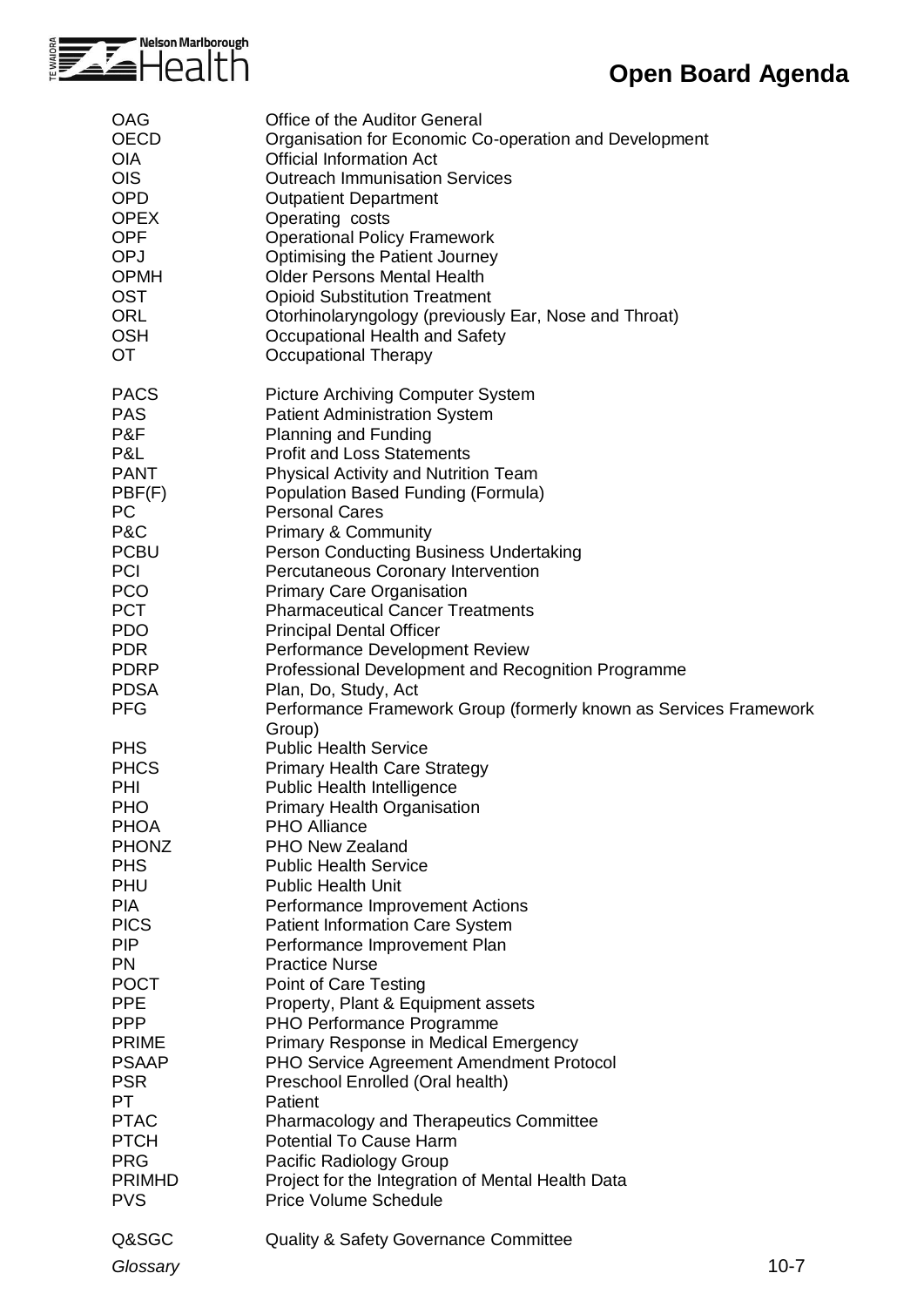

| QA                                   | <b>Quality Assurance</b>                                                    |
|--------------------------------------|-----------------------------------------------------------------------------|
| <b>QHNZ</b>                          | <b>Quality Health NZ</b>                                                    |
| QIC                                  | <b>Quality Improvement Council</b>                                          |
| <b>QIPPS</b>                         | Quality Improvement Programme Planning System                               |
| <b>QSM</b>                           | <b>Quality Safety Measures</b>                                              |
| <b>RA</b>                            | Radiology Assistant                                                         |
| Rangatiratanga                       | Autonomy, evidence of greatness (HW Williams Maori Dictionary pg 323)       |
| <b>RCGPs</b>                         | Royal College of General Practitioners                                      |
| <b>RDA</b>                           | <b>Resident Doctors Association</b>                                         |
| <b>RDA</b>                           | <b>Riding for Disabled</b>                                                  |
| <b>RIF</b>                           | <b>Rural Innovation Fund</b>                                                |
| <b>RIS</b>                           | Radiology Information System                                                |
| <b>RFI</b>                           | Request for Information                                                     |
| <b>RFP</b>                           | <b>Request for Proposal</b>                                                 |
| <b>RICF</b>                          | Reducing Inequalities Contingency Funding                                   |
| <b>RIS</b>                           | Radiology Information System                                                |
| <b>RM</b>                            | <b>Registered Midwife</b>                                                   |
| <b>RMO</b>                           | <b>Resident Medical Officer</b>                                             |
| <b>RN</b>                            | <b>Registered Nurse</b>                                                     |
| <b>ROI</b><br><b>RSE</b>             | <b>Registration of Interest</b>                                             |
| <b>RSL</b>                           | <b>Recognised Seasonal Employer</b><br><b>Research and Sabbatical Leave</b> |
| <b>RTLB</b>                          | Resource Techer: Learning & Behaviour                                       |
|                                      |                                                                             |
| SAC <sub>1</sub>                     | <b>Severity Assessment Code</b>                                             |
| SAC <sub>2</sub>                     | <b>Severity Assessment Code</b>                                             |
| <b>SAN</b>                           | <b>Storage Area Network</b>                                                 |
| <b>SCBU</b>                          | Special Care Baby Unit                                                      |
| <b>SCL</b>                           | Southern Community Laboratories                                             |
| <b>SCN</b>                           | <b>Southern Cancer Network</b>                                              |
| <b>SDB</b>                           | <b>Special Dental Benefit Services</b>                                      |
| <b>SHSOP</b><br>SI                   | <b>Specialist Health Services for Older People</b>                          |
| <b>SIA</b>                           | South Island<br>Services to Improve Access                                  |
| <b>SIAPO</b>                         | South Island Alliance Programme Office                                      |
| <b>SICF</b>                          | South Island Chairs Forum                                                   |
| <b>SICSP</b>                         | South Island Clinical Services Plan                                         |
| SI HSP                               | South Island Health Services Plan                                           |
| <b>SI-PICS</b>                       | South Island Patient Information Care System                                |
| <b>SIRCC</b>                         | South Island Regional Capital Committee                                     |
| <b>SISSAL</b>                        | South Island Shared Service Agency                                          |
| <b>SLA</b>                           | Service Level Agreement                                                     |
| <b>SLATs</b>                         | <b>Service Level Alliance Teams</b>                                         |
| <b>SLH</b>                           | SouthLink Health                                                            |
| <b>SM</b>                            | Service Manager                                                             |
| <b>SMO</b><br><b>SNA</b>             | <b>Senior Medical Officer</b>                                               |
| SOI                                  | <b>Special Needs Assessment</b><br>Statement of Intent                      |
| <b>SOPD</b>                          | <b>Surgical Outpatients Department</b>                                      |
| <b>SOPH</b>                          | School of Population Health                                                 |
| SPaIT                                | <b>Strategy Planning and Integration Team</b>                               |
| <b>SPAS</b>                          | <b>Strategy Planning &amp; Alliance Support</b>                             |
| <b>SPE</b>                           | <b>Statement of Performance Expectations</b>                                |
| <b>SSBsSugar Sweetened Beverages</b> |                                                                             |
| <b>SSE</b>                           | <b>Sentinel and Serious Events</b>                                          |
| <b>SSP</b>                           | <b>Statement and Service Performance</b>                                    |
| <b>SUDI</b>                          | Sudden Unexplained Death of an Infant                                       |

*Glossary* 10-8